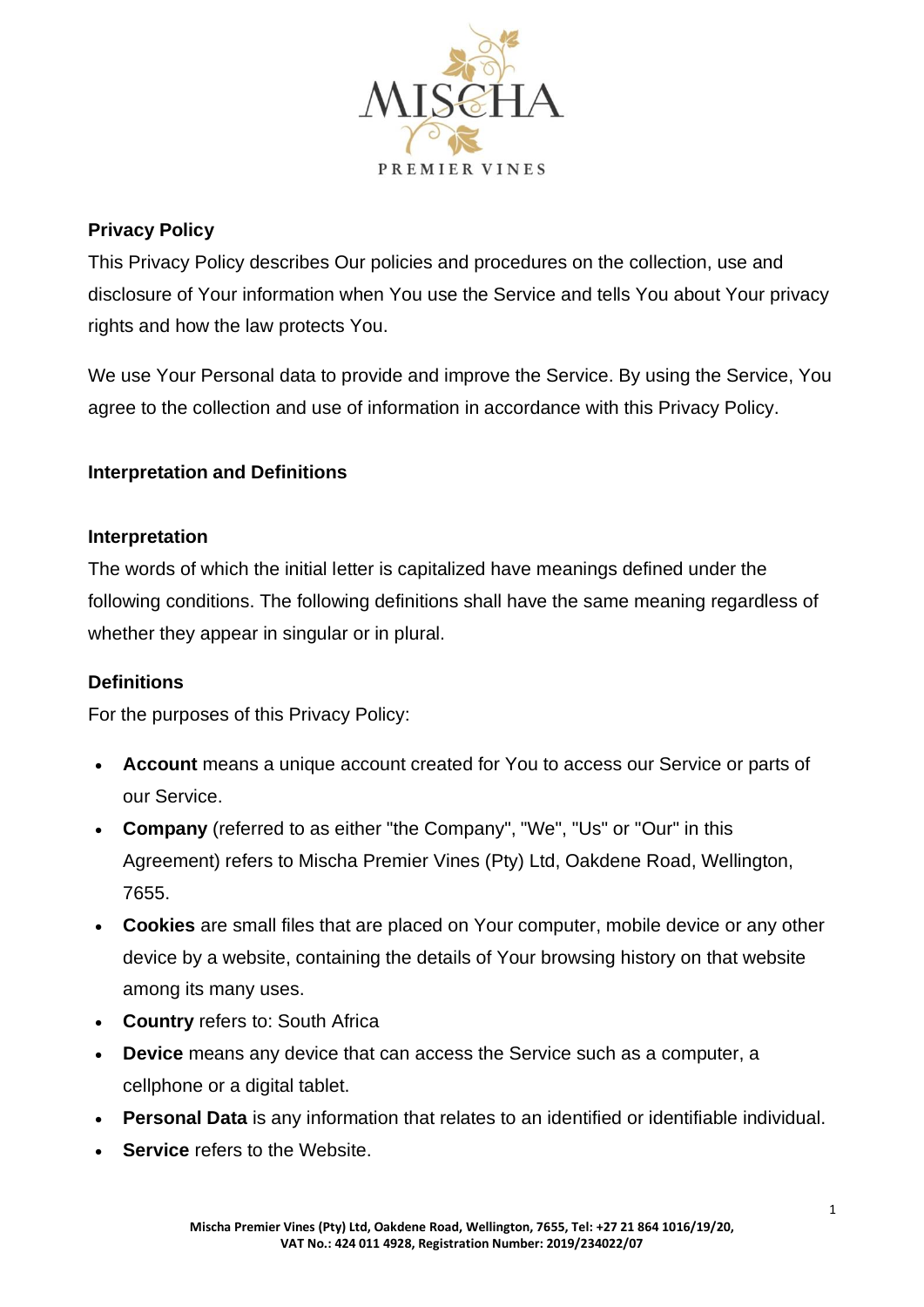

- **Service Provider** means any natural or legal person who processes the data on behalf of the Company. It refers to third-party companies or individuals employed by the Company to facilitate the Service, to provide the Service on behalf of the Company, to perform services related to the Service or to assist the Company in analyzing how the Service is used.
- **Third-party Social Media Service** refers to any website or any social network website through which a User can log in or create an account to use the Service.
- **Usage Data** refers to data collected automatically, either generated by the use of the Service or from the Service infrastructure itself (for example, the duration of a page visit).
- **Website** refers to Mischa Premier Vines., accessible from https://mischanursery.co.za/.
- **You** means the individual accessing or using the Service, or the company, or other legal entity on behalf of which such individual is accessing or using the Service, as applicable.

# **Collecting and Using Your Personal Data**

# **Types of Data Collected**

# **Personal Data**

While using Our Service, We may ask You to provide Us with certain personally identifiable information that can be used to contact or identify You. Personally identifiable information may include, but is not limited to:

- Email address
- First name and last name
- Phone number
- Address, State, Province, ZIP/Postal code, City
- Usage Data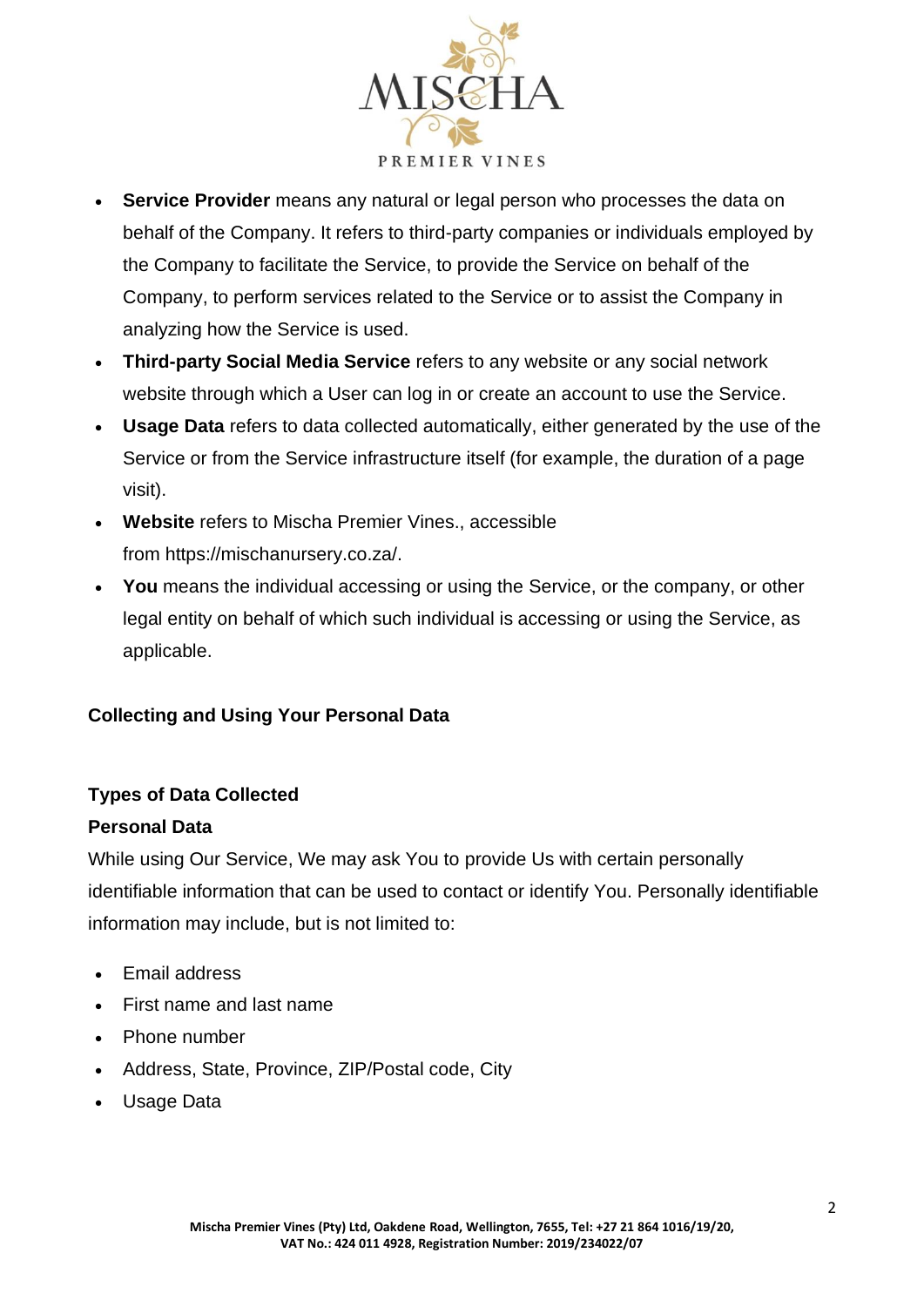

## **Usage Data**

Usage Data is collected automatically when using the Service.

Usage Data may include information such as Your Device's Internet Protocol address (e.g. IP address), browser type, browser version, the pages of our Service that You visit, the time and date of Your visit, the time spent on those pages, unique device identifiers and other diagnostic data.

When You access the Service by or through a mobile device, We may collect certain information automatically, including, but not limited to, the type of mobile device You use, Your mobile device unique ID, the IP address of Your mobile device, Your mobile operating system, the type of mobile Internet browser You use, unique device identifiers and other diagnostic data.

We may also collect information that Your browser sends whenever You visit our Service or when You access the Service by or through a mobile device.

## **Information from Third-Party Social Media Services**

The Company allows You to create an account and log in to use the Service through the following Third-party Social Media Services:

- **Google**
- Facebook
- **Twitter**

If You decide to register through or otherwise grant us access to a Third-Party Social Media Service, We may collect Personal data that is already associated with Your Third-Party Social Media Service's account, such as Your name, Your email address, Your activities or Your contact list associated with that account.

You may also have the option of sharing additional information with the Company through Your Third-Party Social Media Service's account. If You choose to provide such information and Personal Data, during registration or otherwise, You are giving the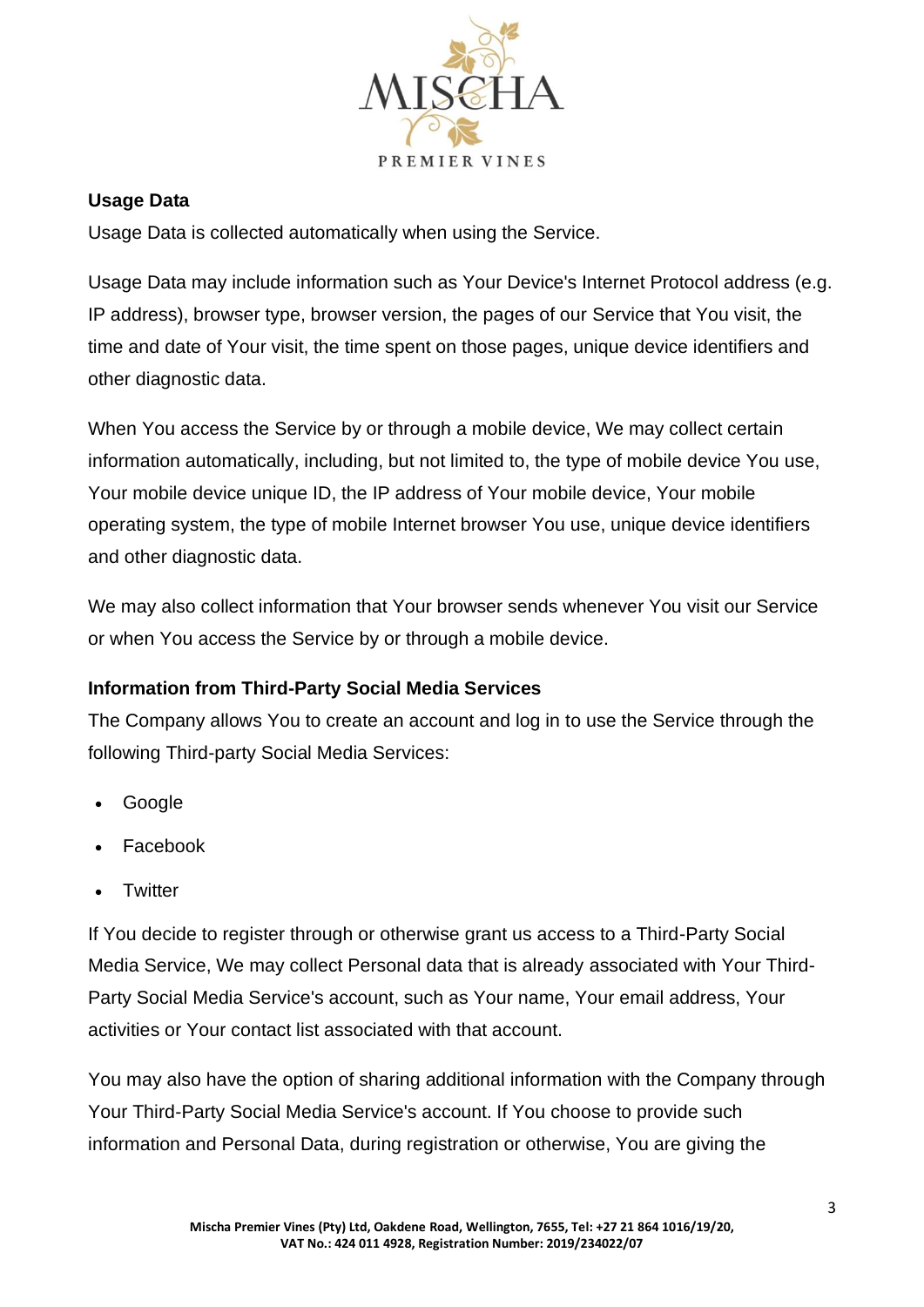

Company permission to use, share, and store it in a manner consistent with this Privacy Policy.

# **Tracking Technologies and Cookies**

We use Cookies and similar tracking technologies to track the activity on Our Service and store certain information. Tracking technologies used are beacons, tags, and scripts to collect and track information and to improve and analyze Our Service. The technologies We use may include:

- **Cookies or Browser Cookies.** A cookie is a small file placed on Your Device. You can instruct Your browser to refuse all Cookies or to indicate when a Cookie is being sent. However, if You do not accept Cookies, You may not be able to use some parts of our Service. Unless you have adjusted Your browser setting so that it will refuse Cookies, our Service may use Cookies.
- **Flash Cookies.** Certain features of our Service may use local stored objects (or Flash Cookies) to collect and store information about Your preferences or Your activity on our Service. Flash Cookies are not managed by the same browser settings as those used for Browser Cookies. For more information on how You can delete Flash Cookies, please read "Where can I change the settings for disabling, or deleting local shared objects?" available at [https://helpx.adobe.com/flash-player/kb/disable-local](https://helpx.adobe.com/flash-player/kb/disable-local-shared-objects-flash.html#main_Where_can_I_change_the_settings_for_disabling__or_deleting_local_shared_objects_)[shared-objects-](https://helpx.adobe.com/flash-player/kb/disable-local-shared-objects-flash.html#main_Where_can_I_change_the_settings_for_disabling__or_deleting_local_shared_objects_)

[flash.html#main\\_Where\\_can\\_I\\_change\\_the\\_settings\\_for\\_disabling\\_\\_or\\_deleting\\_local](https://helpx.adobe.com/flash-player/kb/disable-local-shared-objects-flash.html#main_Where_can_I_change_the_settings_for_disabling__or_deleting_local_shared_objects_) \_shared\_objects

• **Web Beacons.** Certain sections of our Service and our emails may contain small electronic files known as web beacons (also referred to as clear gifs, pixel tags, and single-pixel gifs) that permit the Company, for example, to count users who have visited those pages or opened an email and for other related website statistics (for example, recording the popularity of a certain section and verifying system and server integrity).

Cookies can be "Persistent" or "Session" Cookies. Persistent Cookies remain on Your personal computer or mobile device when You go offline, while Session Cookies are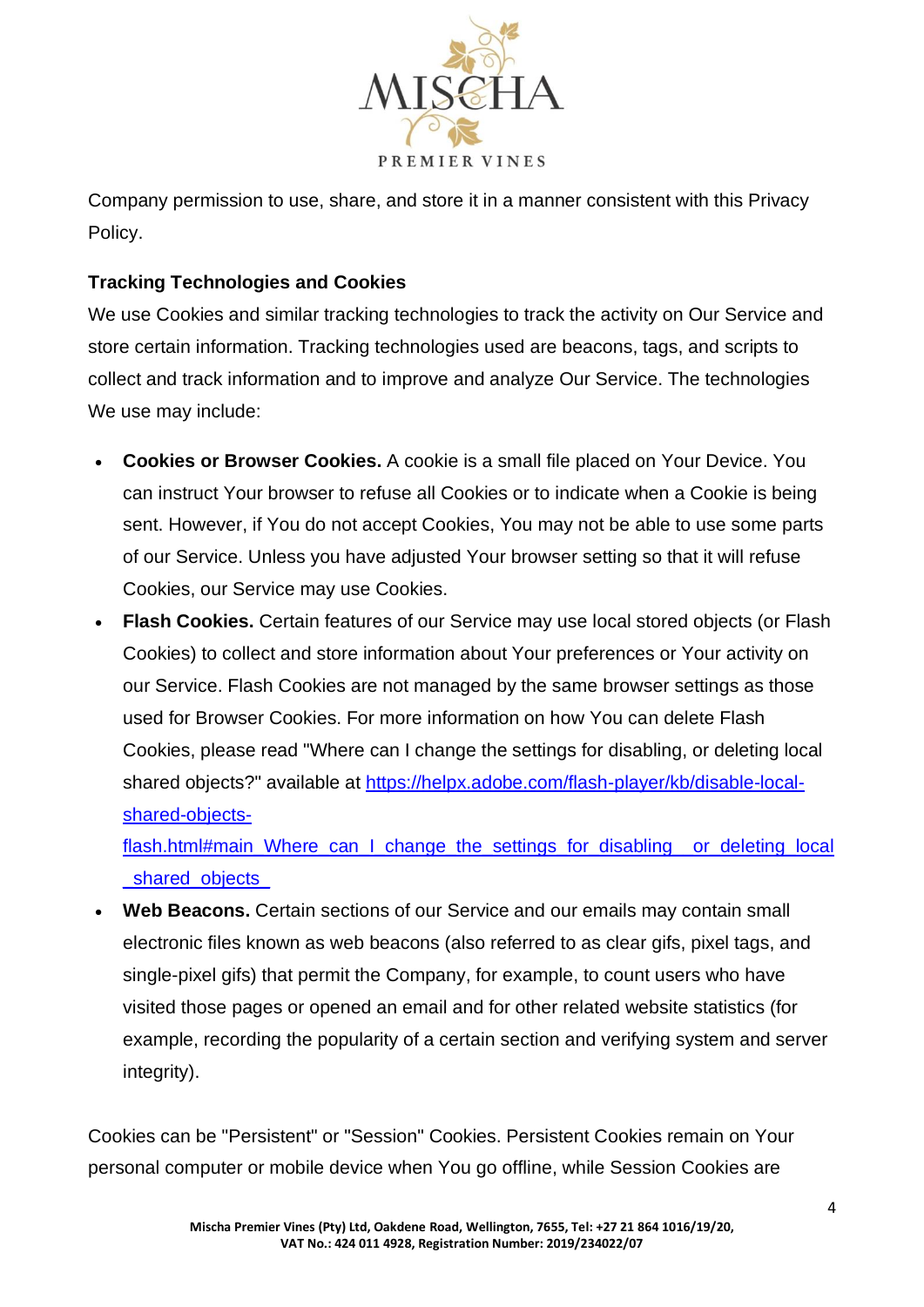

deleted as soon as You close Your web browser. Learn more about cookies: [Cookies:](https://www.freeprivacypolicy.com/blog/cookies/) [What](https://www.freeprivacypolicy.com/blog/cookies/) Do They Do?.

We use both Session and Persistent Cookies for the purposes set out below:

• **Necessary / Essential Cookies**

Type: Session Cookies

Administered by: Us

Purpose: These Cookies are essential to provide You with services available through the Website and to enable You to use some of its features. They help to authenticate users and prevent fraudulent use of user accounts. Without these Cookies, the services that You have asked for cannot be provided, and We only use these Cookies to provide You with those services.

#### • **Cookies Policy / Notice Acceptance Cookies**

Type: Persistent Cookies

Administered by: Us

Purpose: These Cookies identify if users have accepted the use of cookies on the Website.

#### • **Functionality Cookies**

Type: Persistent Cookies

#### Administered by: Us

Purpose: These Cookies allow us to remember choices You make when You use the Website, such as remembering your login details or language preference. The purpose of these Cookies is to provide You with a more personal experience and to avoid You having to re-enter your preferences every time You use the Website.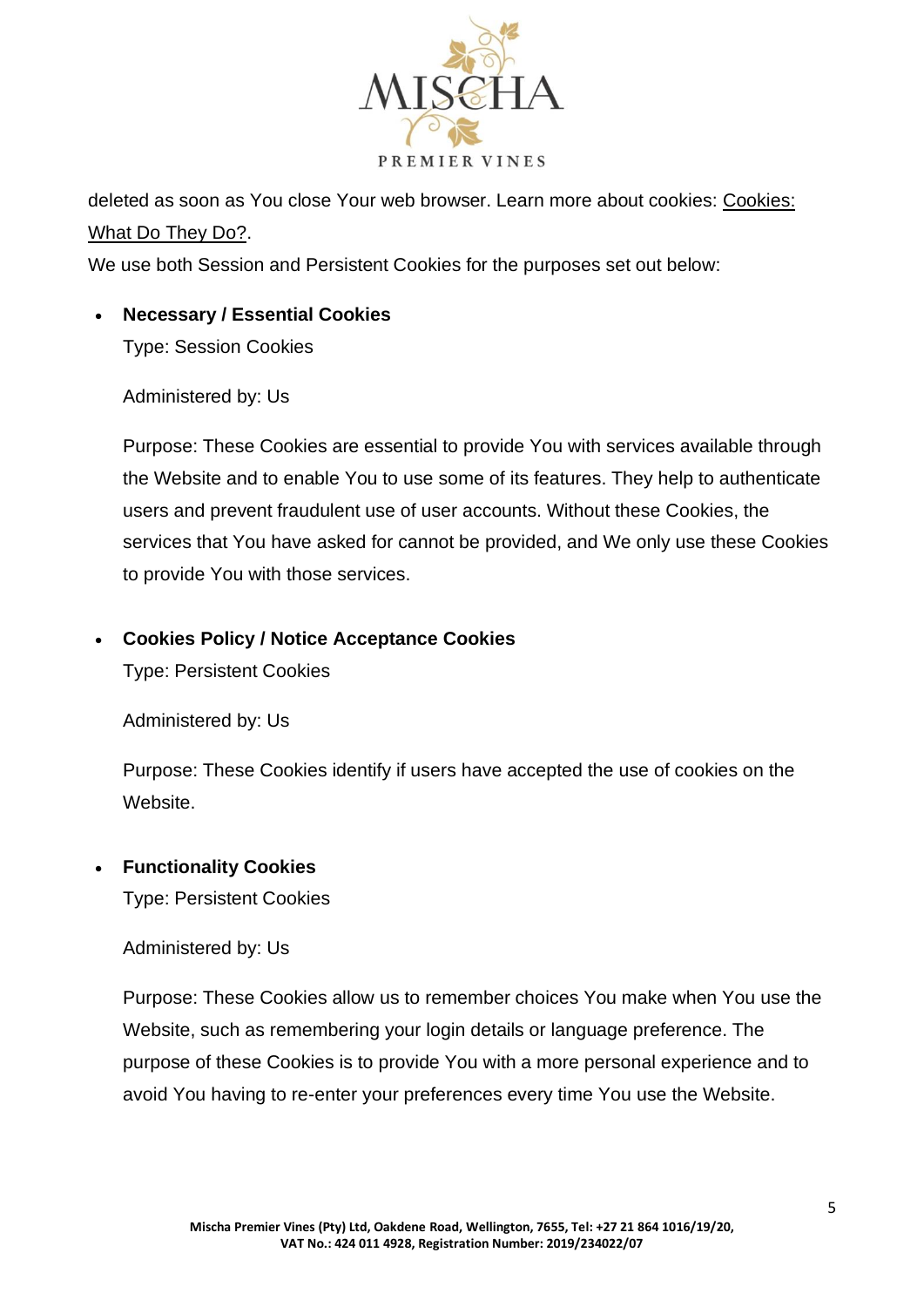

For more information about the cookies we use and your choices regarding cookies, please visit our Cookies Policy or the Cookies section of our Privacy Policy.

## **Use of Your Personal Data**

The Company may use Personal Data for the following purposes:

- **To provide and maintain our Service**, including to monitor the usage of our Service.
- **To manage Your Account:** to manage Your registration as a user of the Service. The Personal Data You provide can give You access to different functionalities of the Service that are available to You as a registered user.
- **For the performance of a contract:** the development, compliance and undertaking of the purchase contract for the products, items or services You have purchased or of any other contract with Us through the Service.
- **To contact You:** To contact You by email, telephone calls, SMS, or other equivalent forms of electronic communication, such as a mobile application's push notifications regarding updates or informative communications related to the functionalities, products or contracted services, including the security updates, when necessary or reasonable for their implementation.
- **To provide You** with news, special offers and general information about other goods, services and events which we offer that are similar to those that you have already purchased or enquired about unless You have opted not to receive such information.
- **To manage Your requests:** To attend and manage Your requests to Us.
- **For business transfers:** We may use Your information to evaluate or conduct a merger, divestiture, restructuring, reorganization, dissolution, or other sale or transfer of some or all of Our assets, whether as a going concern or as part of bankruptcy, liquidation, or similar proceeding, in which Personal Data held by Us about our Service users is among the assets transferred.
- **For other purposes**: We may use Your information for other purposes, such as data analysis, identifying usage trends, determining the effectiveness of our promotional campaigns and to evaluate and improve our Service, products, services, marketing and your experience.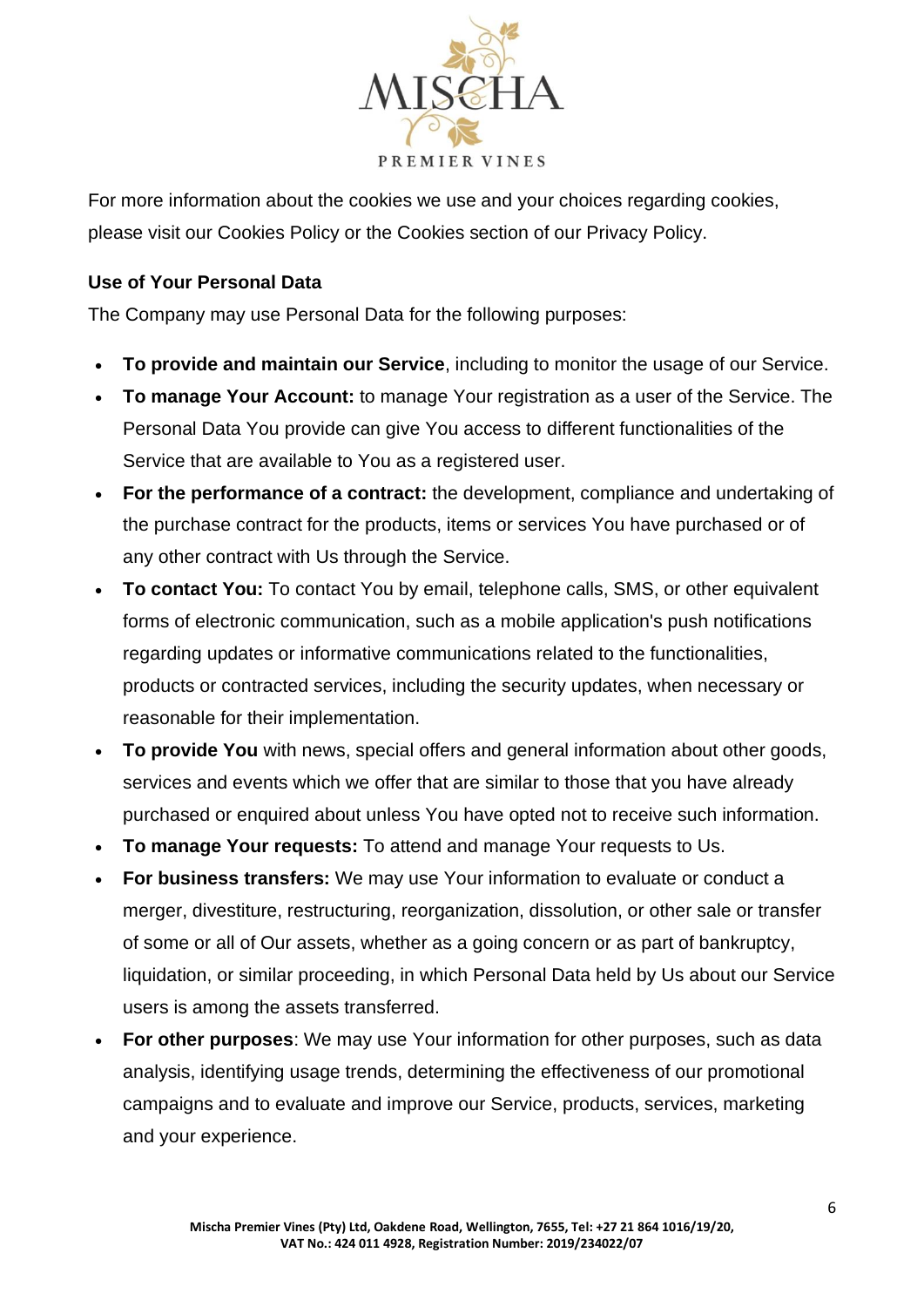

We may share Your personal information in the following situations:

- **With Service Providers:** We may share Your personal information with Service Providers to monitor and analyze the use of our Service, to contact You.
- **For business transfers:** We may share or transfer Your personal information in connection with, or during negotiations of, any merger, sale of Company assets, financing, or acquisition of all or a portion of Our business to another company.
- **With Affiliates:** We may share Your information with Our affiliates, in which case we will require those affiliates to honor this Privacy Policy. Affiliates include Our parent company and any other subsidiaries, joint venture partners or other companies that We control or that are under common control with Us.
- **With business partners:** We may share Your information with Our business partners to offer You certain products, services or promotions.
- **With other users:** when You share personal information or otherwise interact in the public areas with other users, such information may be viewed by all users and may be publicly distributed outside. If You interact with other users or register through a Third-Party Social Media Service, Your contacts on the Third-Party Social Media Service may see Your name, profile, pictures and description of Your activity. Similarly, other users will be able to view descriptions of Your activity, communicate with You and view Your profile.
- **With Your consent**: We may disclose Your personal information for any other purpose with Your consent.

## **Retention of Your Personal Data**

The Company will retain Your Personal Data only for as long as is necessary for the purposes set out in this Privacy Policy. We will retain and use Your Personal Data to the extent necessary to comply with our legal obligations (for example, if we are required to retain your data to comply with applicable laws), resolve disputes, and enforce our legal agreements and policies.

The Company will also retain Usage Data for internal analysis purposes. Usage Data is generally retained for a shorter period of time, except when this data is used to strengthen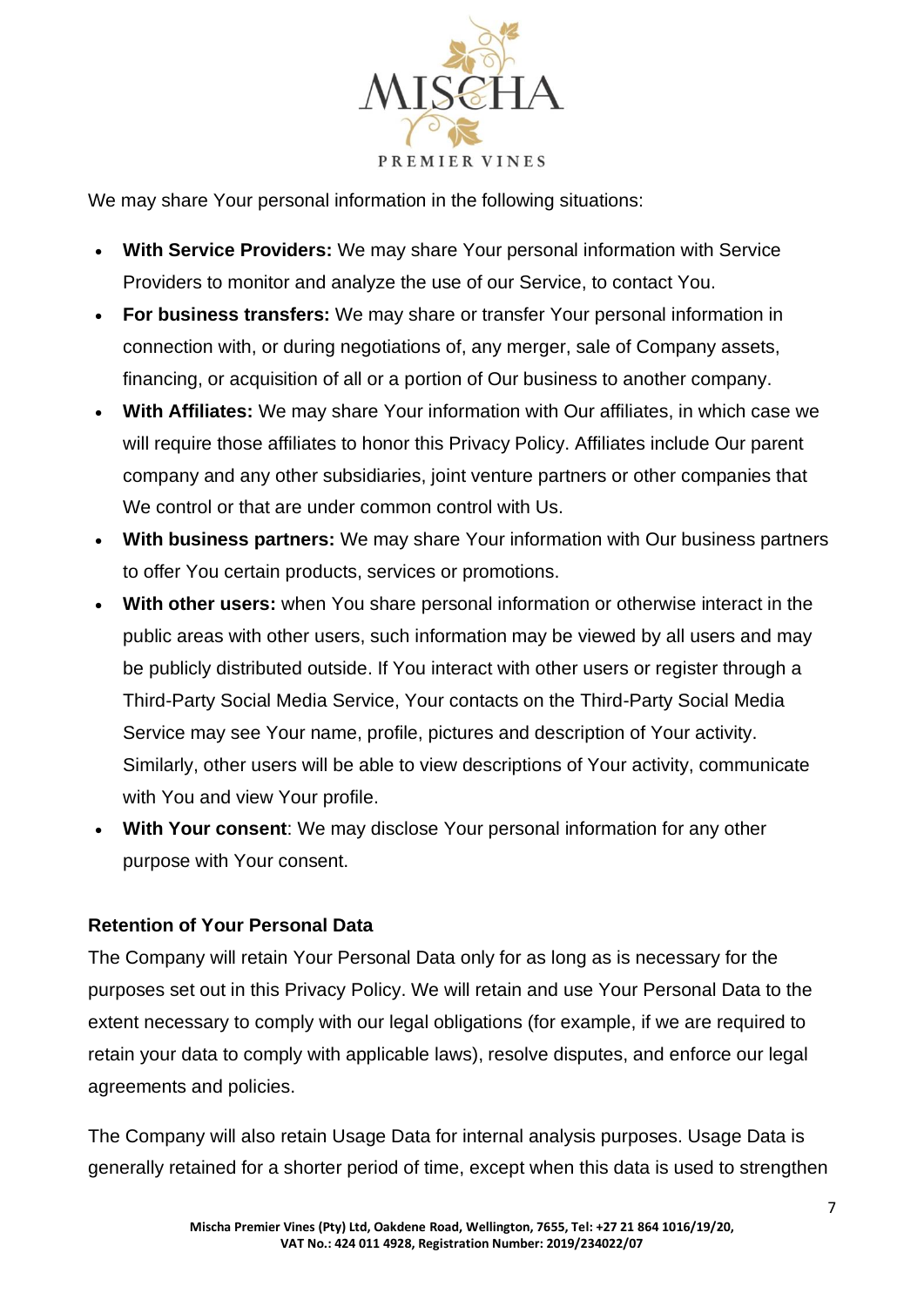

the security or to improve the functionality of Our Service, or We are legally obligated to retain this data for longer time periods.

## **Transfer of Your Personal Data**

Your information, including Personal Data, is processed at the Company's operating offices and in any other places where the parties involved in the processing are located. It means that this information may be transferred to — and maintained on — computers located outside of Your state, province, country or other governmental jurisdiction where the data protection laws may differ than those from Your jurisdiction.

Your consent to this Privacy Policy followed by Your submission of such information represents Your agreement to that transfer.

The Company will take all steps reasonably necessary to ensure that Your data is treated securely and in accordance with this Privacy Policy and no transfer of Your Personal Data will take place to an organization or a country unless there are adequate controls in place including the security of Your data and other personal information.

# **Disclosure of Your Personal Data**

## **Business Transactions**

If the Company is involved in a merger, acquisition or asset sale, Your Personal Data may be transferred. We will provide notice before Your Personal Data is transferred and becomes subject to a different Privacy Policy.

## **Law enforcement**

Under certain circumstances, the Company may be required to disclose Your Personal Data if required to do so by law or in response to valid requests by public authorities (e.g. a court or a government agency).

## **Other legal requirements**

The Company may disclose Your Personal Data in the good faith belief that such action is necessary to:

• Comply with a legal obligation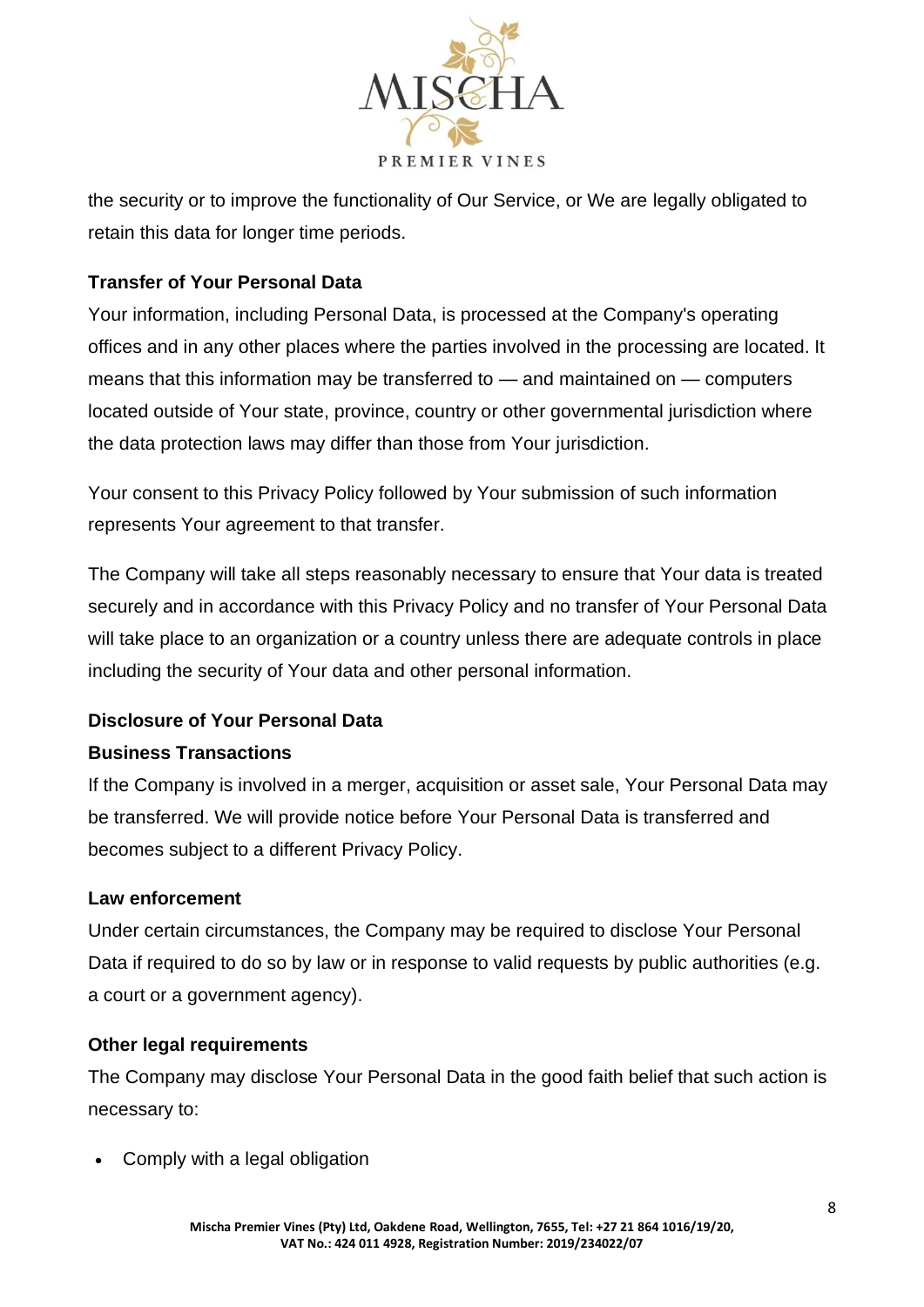

- Protect and defend the rights or property of the Company
- Prevent or investigate possible wrongdoing in connection with the Service
- Protect the personal safety of Users of the Service or the public
- Protect against legal liability

#### **Security of Your Personal Data**

The security of Your Personal Data is important to Us, but remember that no method of transmission over the Internet, or method of electronic storage is 100% secure. While We strive to use commercially acceptable means to protect Your Personal Data, We cannot guarantee its absolute security.

#### **Children's Privacy**

Our Service does not address anyone under the age of 13. We do not knowingly collect personally identifiable information from anyone under the age of 13. If You are a parent or guardian and You are aware that Your child has provided Us with Personal Data, please contact Us. If We become aware that We have collected Personal Data from anyone under the age of 13 without verification of parental consent, We take steps to remove that information from Our servers.

If We need to rely on consent as a legal basis for processing Your information and Your country requires consent from a parent, We may require Your parent's consent before We collect and use that information.

## **Links to Other Websites**

Our Service may contain links to other websites that are not operated by Us. If You click on a third party link, You will be directed to that third party's site. We strongly advise You to review the Privacy Policy of every site You visit.

We have no control over and assume no responsibility for the content, privacy policies or practices of any third party sites or services.